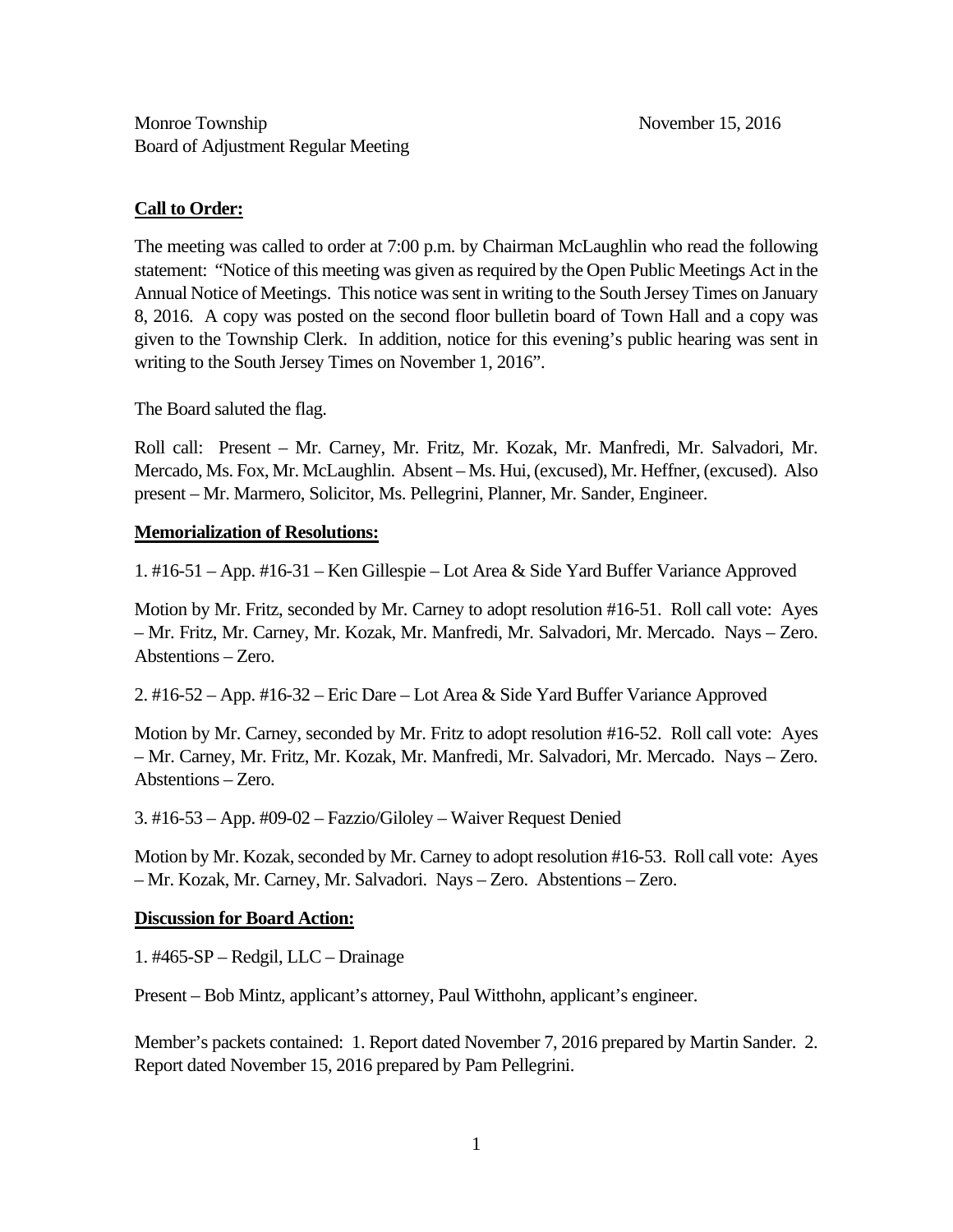#### **Discussion (continued)**

#### 1. #465-SP – Redgill, LLC (continued)

Mr. Mintz introduced himself as the applicant's attorney. Mr. Witthohn was sworn in by Mr. Marmero. Mr. Witthohn stated that one of the conditions of approval was to obtain permission from the NJDOT to accept a direct pipe connection to their downstream system. The applicant applied to the NJDOT and they requested additional information and items that made the proposed connection not feasible. Due to that issue the applicant has done a redesign which keeps the stormwater on the site up to and including the hundred year storm. The redesign was submitted to the Board's engineer and they are before the Board to explain the changes. Mr. Sander stated that the applicant is proposing to infiltrate all the stormwater runoff up to and including the hundred year storm. If there is runoff in excess of the hundred year storm they will discharge it overland onto the applicant's property which is adjacent to the site. In order to achieve this they have to go deeper with their soil replacement and they will have a lot of extra soil on hand so they are going to raise the site approximately one foot uniformly across the site. Mr. Sander stated he has not seen the revised plans but the applicant will have to submit those revisions along with addressing the comments in the professional's letters. He stated that he is okay with the changes but he did not want to approve of the changes without the applicant explaining it to the Board.

Ms. Pellegrini stated that her letter is just dealing with some compliance issues. The buffer width adjacent to the rear of the Prosser Avenue lots has been revised; the plan must be revised to show a twenty-five foot buffer width on the east side of Lot 53. There are some other clean up items that must be changed on the plans. Mr. Marmero stated that due to the proposed revisions, NJDOT approval is no longer required and the Board can make a motion to approve the applicant's proposal with respect to the changes in the drainage if they so choose based on Mr. Sander's report and recommendation and to modify their condition of approval. Motion by Mr. Salvadori, seconded by Mr. Mercado to approve the changes to the drainage and modify the condition of approval with regard to NJDOT. Roll call vote: Ayes – Mr. Salvadori, Mr. Mercado, Mr. Fritz, Mr. Kozak, Mr. Manfredi, Mr. McLaughlin. Nays –Zero. Abstentions – Zero.

The Board took a brief recess.

#### **Public Hearing:**

1. #16-26 – Harold Paul Kanady – Use Variance

Present – Harold Paul Kanady, applicant, John Makowski, applicant's attorney.

Member's packets contained: 1. A copy of the applicant's use variance application, certified survey, and photographs of the property. 2. Letter dated July 27, 2016 prepared by Rosemary Flaherty, Zoning Officer. 3. Report dated July 26, 2016 prepared by Pam Pellegrini.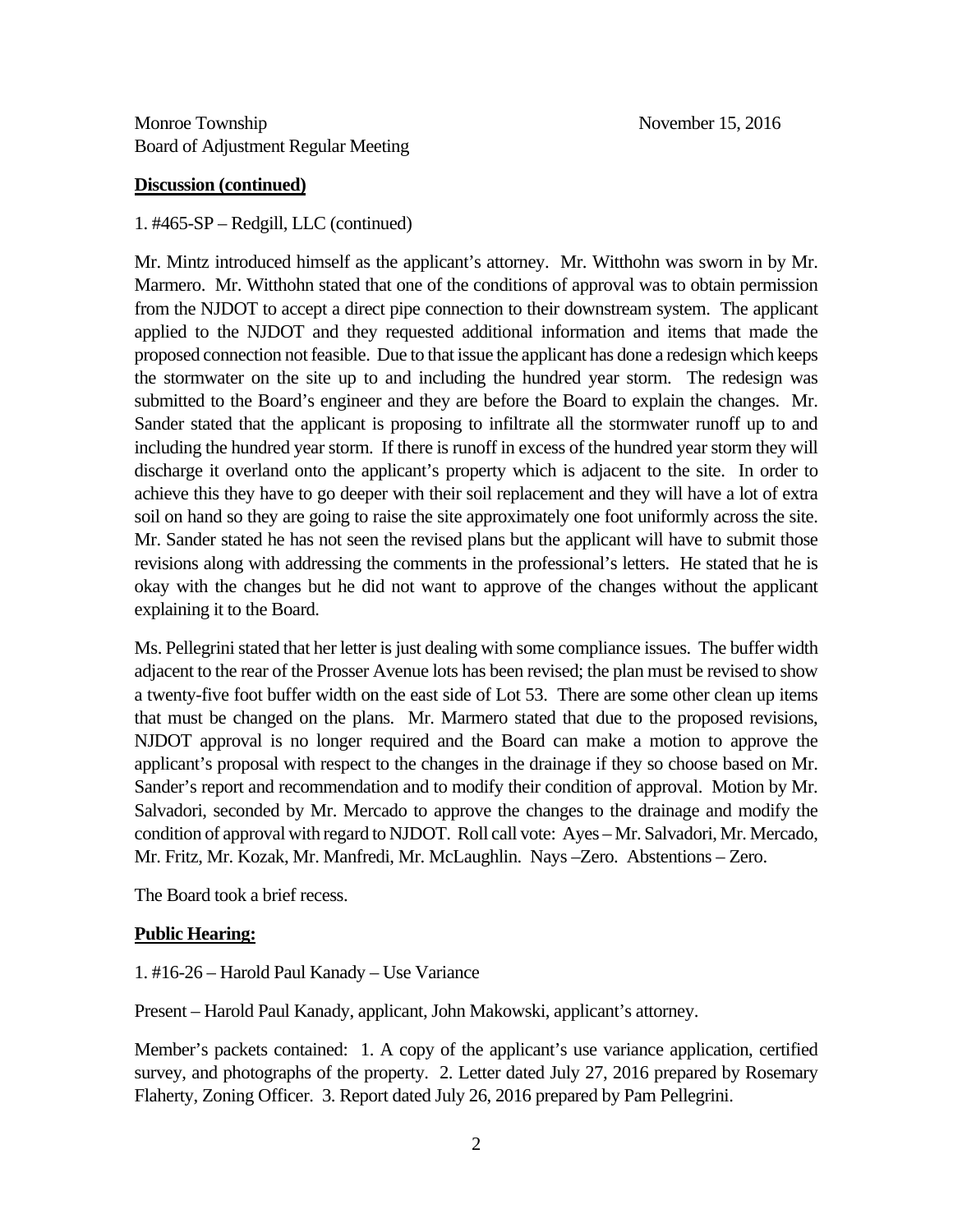## **Public Hearing: (continued)**

1. #16-26 – Harold Paul Kanady (continued)

The applicant is requesting a use variance in order to be allowed to utilize his property for the storage and parking of commercial vehicles and equipment as well as the storage of some bulk material such as stone and gravel. There is an existing residential home on the site as well. The property is located at 1711 Glassboro Road, also known as Block 15202, Lot 10 in the Business Park and Commercial Zoning Districts.

Mr. Makowski introduced himself as the applicant's attorney. He stated that they are requesting a use variance to allow the dual use of the property at 1711 Glassboro Road as well as the storage and parking of commercial vehicles, equipment, and bulk materials. He stated that the property is located in a Commercial and Business Park Zones. The way the property is being utilized is not in conflict with the zoning for the area. Mr. McLaughlin asked if the application can be deemed complete. Mrs. Farrell replied that the application can be deemed complete. Motion by Mr. Salvadori, seconded by Mr. Fritz to deem application #16-26 complete. Voice vote; all ayes, motion passed.

Ms. Pellegrini reviewed her report for the Board. The Commercial Zone does not allow more than one principal permitted use except that a single dwelling unit may be permitted on a nonresidential lot provided that there is adequate parking for both uses. Vehicle storage yards are a conditional use in the Commercial or Business Parks Zones and are subject to specific requirements. There should be a minimum of 2500 square feet per vehicle. The application does not address this requirement so additional information is required. An opaque fence a minimum of eight feet in height must enclose the storage area. The application does not address this requirement. When the use abuts a residential zone the fence must be set back twenty-five feet from the property line. This property does not abut a residential zone; however there is an existing residential use next door. No maintenance or servicing of the trucks is permitted on the site; the application does not address this issue. Site plan approval will be a condition of any use variance approval. With regard to the standards for the R-2 Zone for the residential use, all the bulk requirements are met with the exception of the percentage of lot coverage which is unknown at this time. Lot area and lot frontage comply with the standards for the BP Zone but the application does not address the other standards.

The use does not conform to one or more of the conditional use standards and the applicant must demonstrate special reasons why the proposed use carries out the purpose of zoning as well as stating the positive and negative criteria required under the use variance standards. The Board must determine the impact upon the adjacent properties and whether or not the proposed use will constitute a substantial detriment to the public good.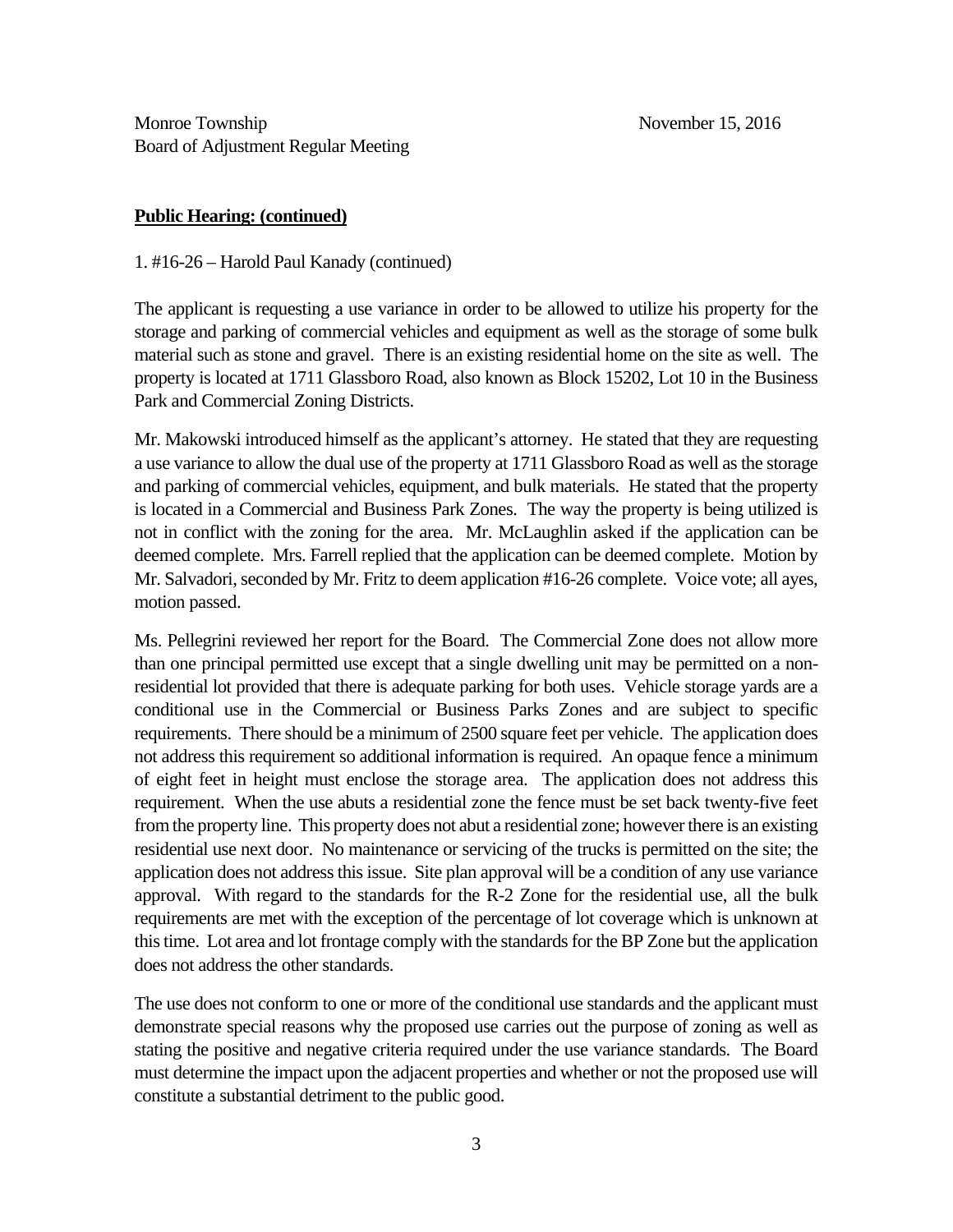### **Public Hearing: (continued)**

1. #16-26 – Harold Paul Kanady (continued)

The applicant must provide testimony with regard to access, circulation, the extent of the vehicle storage, the fencing and/or buffering. Testimony should also be provided regarding the number of vehicles to be stored/parked along with the types of vehicles and bulk materials to be stored. There should also be testimony given as to any wetlands or wetlands buffer on the property. Mr. Kanady was sworn in by Mr. Marmero. He testified that there are currently twenty-five to thirty vehicles parked on the property. There are five piles of stone and gravel. The residential use is separated from the commercial use with a row of trees. He has never had any complaints from the tenant in the residential dwelling. No repair work is done to the vehicles on the site with the exception of checking the lights and fluids. Mr. Kanady testified that he is not aware of any wetlands on the property. He also testified that he has been using the property this way since he purchased it about ten years ago. The previous owners used the property for storage of materials from their beauty salon and restaurant businesses. Prior to that the property was used as a junkyard.

Mr. Kanady testified that he is not planning to expand the use or increase the number of vehicles. He stated that he believes the property is large enough, six acres, to accommodate both uses. Mr. Kozak asked if the trucks are used every day. Mr. Kanady replied that maybe half of the trucks are used daily but different trucks are used at different times. His workers go to the site and pick up the trucks to take to the job sites. Ms. Pellegrini commented that she and the Zoning Officer feel as though the use is more of a commercial business activity than a vehicle storage yard. Mr. Kanady is essentially running a business from the property. Mr. Kozak commented on the bulk materials. Mr. Kanady stated that he only uses the stone and gravel on his properties to maintain the parking areas; he does not haul the bulk material and it is not for sale.

Mr. Marmero stated that if Mr. Kanady is applying for the property to be a vehicle storage yard he needs 2500 square feet for each vehicle. He has testified he has twenty-five to thirty vehicles, what is the square footage of the commercial area? Mr. Kanady stated that the trucks are located in the Business Park Zone on the property and the lot runs all the way back to the woods. Ms. Pellegrini stated that based on the survey and the area shown for the parking it is approximately 180' x 300' which would allow for approximately twenty-one vehicles. Mr. Marmero asked Mr. Kanady if he is willing to limit the number of vehicles to twenty-one or will he seek the D3 variance to exceed that number. Ms. Pellegrini commented that she isn't sure if that total area includes the ingress and egress and the circulation area on the site so that the number of vehicles per square footage may be different. She also commented that they do not know if and where a wetlands buffer is located on the property. Mr. Marmero replied that the D3 variance will be required for the storage of the twenty-five to thirty vehicles.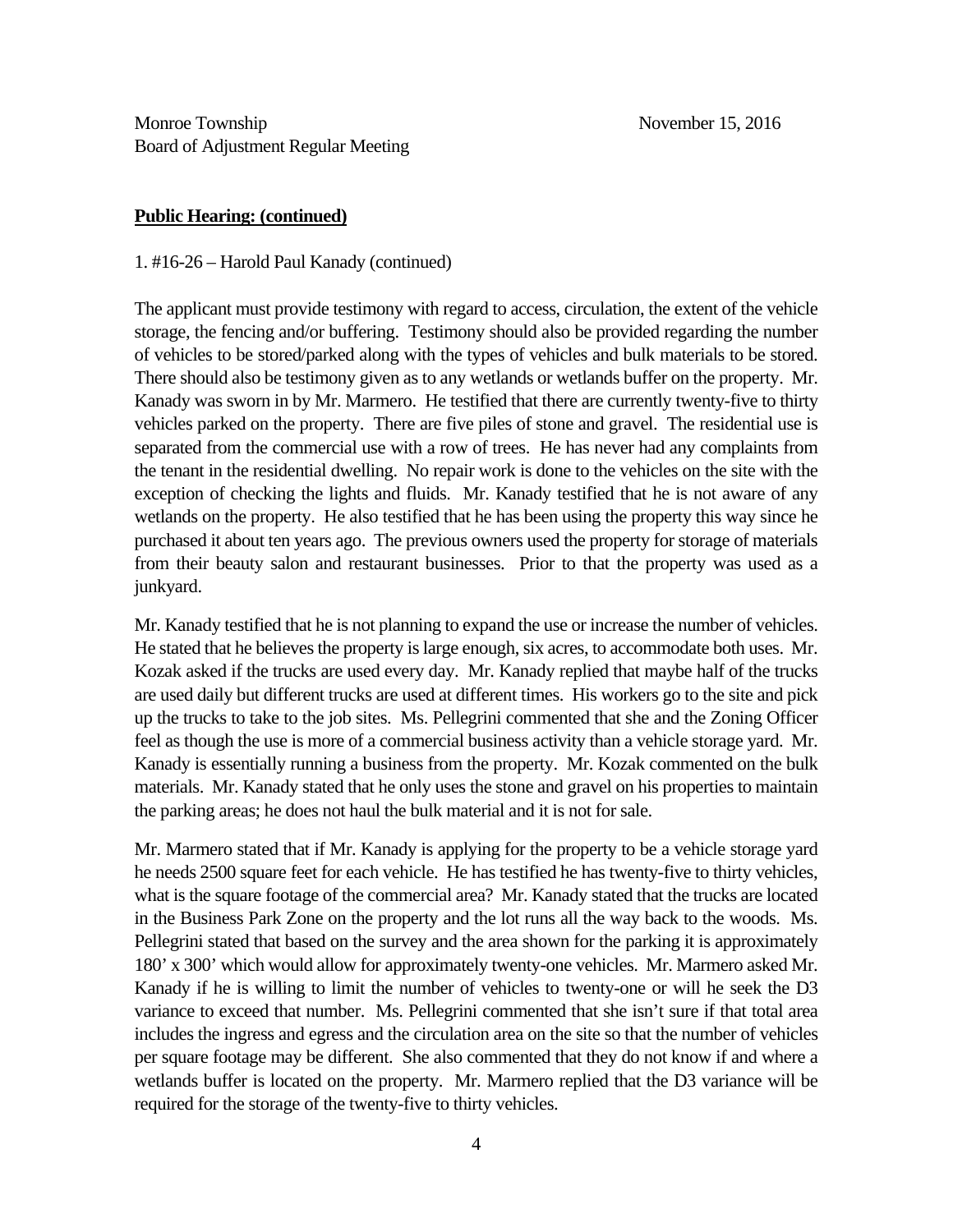### **Public Hearing: (continued)**

### 1. #16-26 – Harold Paul Kanady (continued)

With regard to the requirement for the opaque fence around the entire storage yard, Mr. Kanady stated he is using the row of trees behind the residential home as a buffer, which is another D3 variance. Ms. Pellegrini asked the height of the existing fence along the property line to the residential use. Mr. Kanady replied that the fence is eight foot high. Mr. Marmero stated that the fence is not setback the twenty-five feet that is required so another D3 variance is required. Mr. Makowski asked if Mr. Kanady's property abuts a residential zone. He commented that he believes the adjacent property is zoned commercial. Ms. Pellegrini replied that the same applies to existing residences. Mr. Makowski stated that even though the adjacent property is in a commercial zone and the ordinance applies to property abutting a residential zone, the Board is still going to impose the twenty-five foot setback requirement. Mr. Fritz replied that they are because it he would want that if it was next to him.

Mr. Marmero stated the residential use on Mr. Kanady's property is also a conditional use in the zone. All the bulk requirements are met with the exception of the percentage of lot coverage which is a maximum of twenty percent. The applicant has not provided the percentage of lot coverage for either use. Ms. Pellegrini commented that it appears they can meet the sixty-five percent for the Business Park portion but she is not certain about the residential portion. Mr. Marmero stated that it is also unknown if the bulk standards are met for the Business Park portion. Mrs. Farrell commented that the bulk variances can be addressed at site plan since the Board is only dealing with the use variance this evening. Typically bulk variances are dealt with at site plan where all the details of the site will provided. Mr. Kanady did not have the site plan engineered yet since it is expensive and he did not want to put out that expense if the use is not granted. Ms. Pellegrini replied that the bulk variances can be deferred to site plan. Mr. Marmero stated that Mr. Kanady can just seek the dual use approval this evening if he chooses to do so.

Mrs. Farrell also inquired as to the rest of the property in the rear of the site beyond where the current storage yard is indicated on the survey. She asked if Mr. Kanady is limited to the area shown or can he use some more of the property in order to meet the square footage conditions. Mr. Kozak added that if the property is not in the wetlands and there isn't any buffer, Mr. Kanady could expand the storage yard enough so that he doesn't need the D3 variance. Ms. Pellegrini commented that he would have to show there isn't wetlands or a wetlands buffer on the property first and he hasn't done that. The Board will have to determine this evening if they are going to grant the D3 variance or if they are going to hold him to the 2500 square feet per vehicle.

Mr. Marmero stated that he has reviewed all of the D3 variances required and the applicant should address the positive and negative criteria. Mr. Kanady stated he wasn't sure what other information he needed to provide. Mr. Marmero reviewed what the positive and negative criteria should contain with regard to testimony that is required of the applicant.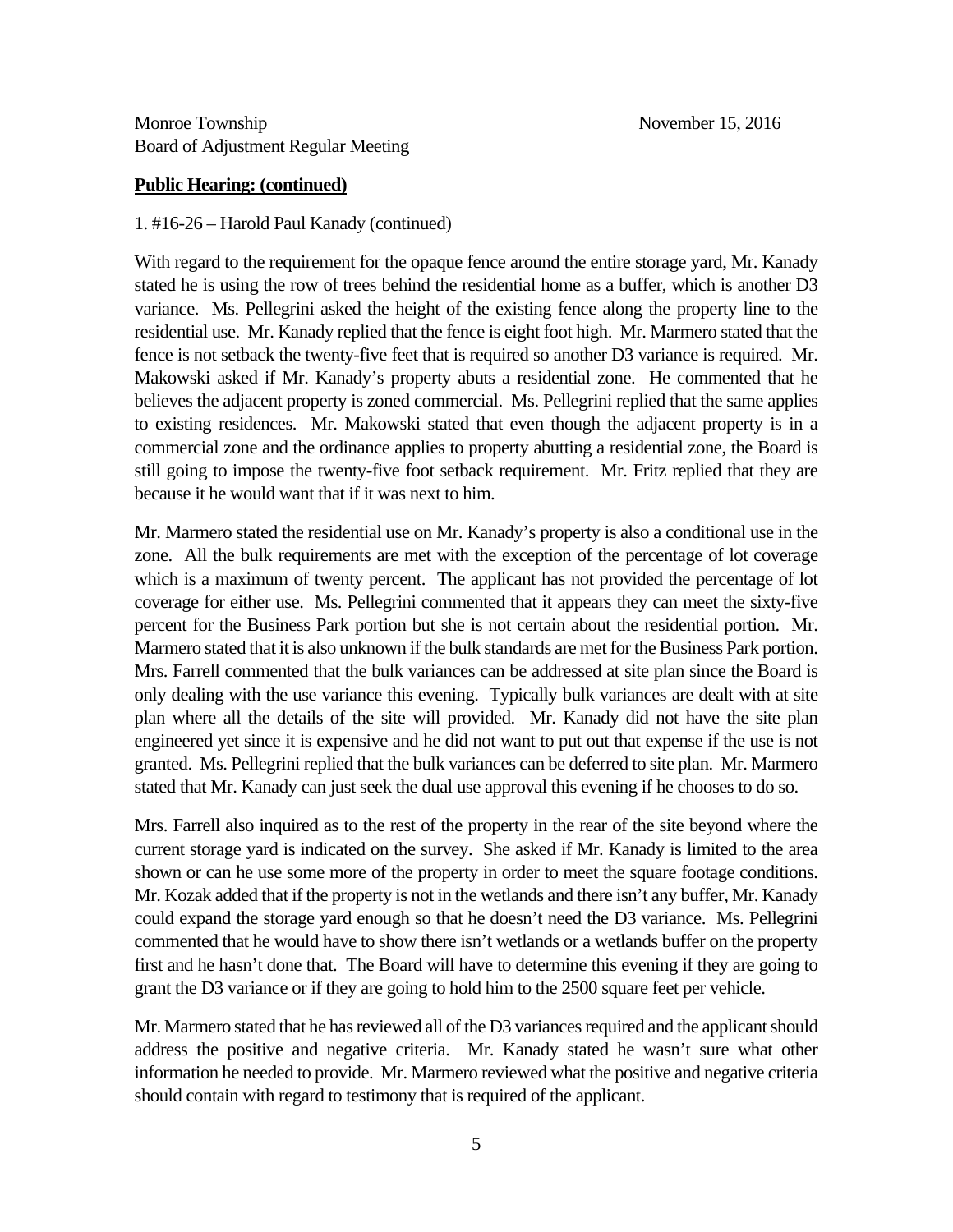## **Public Hearing: (continued)**

1. #16-26 – Harold Paul Kanady (continued)

Mr. Makowski stated that Mr. Kanady did testify that the property was a junkyard at one time and also was used for storage of business materials as well as being used as a residential use. He stated most of the commercial uses in the area all have residential component. Mr. Kanady has been using the property this way since he purchased it and he believed he was permitted to use it since it was being used residentially and commercially by the previous owners. Mr. Kanady stated he was granted a use variance for his other property down the street with essentially the same dual use. There was further discussion on the issue of whether Mr. Kanady is operating a business from the site rather than it just being a vehicle storage yard.

Motion passed to open the hearing to the public.

Mr. Richard Wells stated that he is an attorney representing five members of the public. Ms. Gullo and Ms. Bouchard were sworn in by Mr. Marmero. The other clients are Mr. and Mrs. William Johnson and Ms. Risti Talbott. Mr. Wells stated the main reason his clients are objecting to the application is due to the disturbance of a heavy industrial operation at this property. It relates to the noise, the environmental concerns, and the visual impact from this site. Because of these concerns he believes it is a substantial detriment to the surrounding area and it is not consistent with the Township's zoning plan.

Ms. Gullo stated that her lot is a flag lot so the front of her house is in direct site to the back of Mr. Kanady's property. She stated that every day she is woken up by the trucks starting usually around five o'clock in the morning. She also indicated that she is concerned about the impacts of the operation to her well which located within fifty feet of Mr. Kanady's property line. Mr. Wells submitted an aerial map and a picture taken from the rear of Ms. Gullo's property which was marked as Exhibit O-1. The orange dot on the aerial map indicates where Ms. Gullo's well is located in relation to Mr. Kanady's property. She has concerns that he storing chemicals and other hazardous materials. She repeated her comments about being woken up in the morning between five and six o'clock and hearing the trucks pull out the driveway and go down Route 322. The second picture depicts what she see from her property but it changes and most of the time looks worse than what the picture shows. She did not believe there was any storage of any kind at the property prior to Mr. Kanady purchasing it. Mr. Kanady's operation has been going on there for years but most recently it's on a more regular basis. She did speak to Ms. Flaherty about the noise at the property early in the morning from a backhoe and Ms. Flaherty said she would take care of it. That was the only complaint she ever filed other than being at the hearings. Her main concern is the environmental issues and the noise. She stated that the proposed use is not consistent with the uses in the area. Mr. Kozak pointed out the property in front of Ms. Gullo's and asked about the cars and trucks and other junk on that property.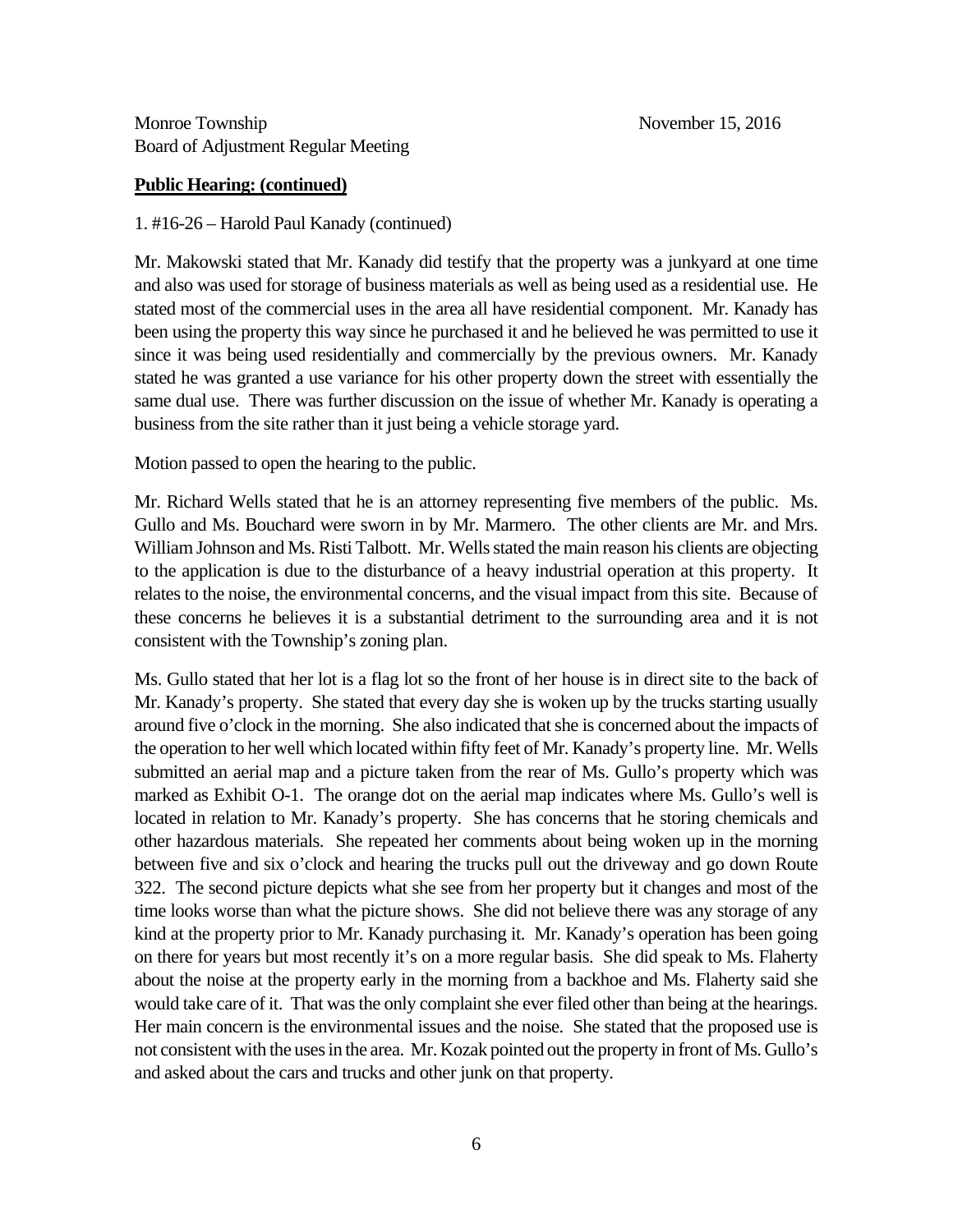### **Public Hearing: (continued)**

### 1. #16-26 – Harold Paul Kanady (continued)

Ms. Gullo replied that those neighbors moved in a few years ago and they are starting to accumulate a lot of stuff. Mr. Kozak commented that there are cars, trucks, and junk. Ms. Gullo stated that there is also a tractor trailer container that they parked there which blocks most of her view from her front door. Mr. Kozak asked the distance from Route 322 to her house. Ms. Gullo replied that it's approximately six to seven hundred feet. He asked if she can hear the trucks on Glassboro Road. She stated that she can hear them. He commented that she must hear all the trucks that go down Route 322 then not just Paul's but any other trucks. She does hear Paul's trucks when they start in the morning and the shifting of gears going down the highway.

Mr. Wells stated that obviously the residents have the same concerns related to the noise. Mr. Wells asked Ms. Bouchard how long she has lived at her property at 1893 York Avenue. Ms. Bouchard replied that she has lived there off and on for about six years. Her property is located across the street from Mr. Kanady's property on Route 322. She agreed with Ms. Gullo's testimony about the trucks leaving the site between five and six o'clock in the morning and that they wake her up. She stated that she doesn't live here all the time but when she is here the trucks wake her up every day during the week. Mr. Wells asked her if she can see the vehicles and materials on Mr. Kanady's property. Ms. Bouchard replied that she cannot see the vehicles or materials on the property, she can only see the house and the driveway. She stated her dad should be sworn in because he has knowledge of the previous use of Mr. Kanady's property. She commented on Mr. Kanady's other properties and the fact that the judge and the Township keep letting him go until something gets approved. She stated that she has filed many complaints dealing with Mr. Kanady's York Avenue property because he doesn't do what he is supposed to do. They have to try to stop him from getting any more approvals because he doesn't follow any of the rules and no one is making him follow the rules. She wanted to know which property the snow plowing operation is run from. She also stated that the operation at Mr. Kanady's property is not consistent with the rest of the neighborhood. Mr. McLaughlin commented that the thought Ms. Bouchard did not live at her York Avenue property but that her daughter lived there. She replied that she does spend most of her time at her shore house but she does have an apartment at the house and she stays there at least once a week. Mr. Salvadori asked Ms. Bouchard about her comment regarding the snow plowing. She replied that Mr. Kanady has snow plowing contracts and she wanted to know which property he intends to use for that operation.

Mr. Johnson, 1888 York Avenue, was sworn in by Mr. Marmero. He stated that he owns the 1717 Glassboro Road which is next to Mr. Kanady's property. His family owned the property that Mr. Kanady owns now and they did have a junkyard there for a few years. They also built the house on 1717 Glassboro Road. The junkyard has not been there since 1955 when the property was sold.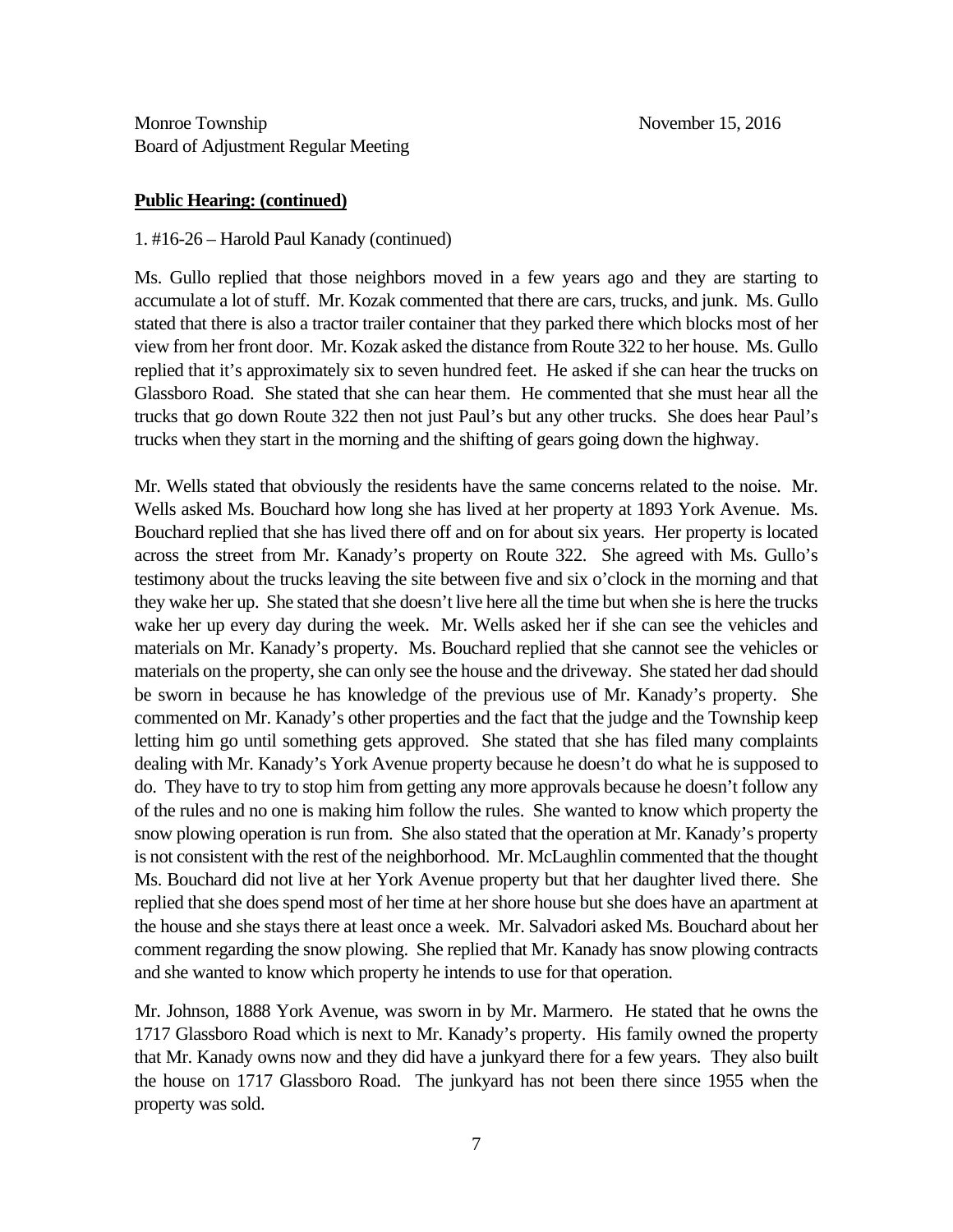### **Public Hearing: (continued)**

### 1. #16-26 – Harold Paul Kanady (continued)

A few owners later there was a storage unit in the rear of the property where the owner stored a car. He commented that he does not hear the noise but he can hear the trucks going out of the driveway. His concern is also his well at the 1717 Glassboro Road property because Mr. Kanady will park trucks next to his well and he has a picture of a salt spreader parked within twenty-five feet of his well.

Mr. Wells stated that the applicant is before the Board for a number of D3 variances which are an exception to the rule to be permitted to do something which in only permitted when certain conditions are met. What we heard this evening is that certain conditions are not satisfied. The applicant must prove positive and negative criteria which there is a very high standard to prove those and for use variances it's the highest standard. The applicant is required to show special reasons why the use variance should be granted such as if the property is particularly suited for the proposed use or if there is some undue hardship. Mr. Wells stated that there hasn't been any testimony regarding the positive criteria other than the property has been used this way and he wants to continue to use it which is not one of the purposes under the municipal land use law. He stated the area is not industrial and not commercial it is primarily residential. With respect to the negative criteria the use cannot cause a substantial detriment to the surrounding neighborhood and it cannot impair the intent and purpose of the Township zoning plan. The Board's Planner report states it is not consistent with the Township's zoning plan and the residents have testified that it is extremely inconsistent and detrimental to the surrounding neighborhood. We have not heard testimony from the applicant about where the trucks are washed or if there is any fuel stored on the site. The Board has heard testimony that there are private wells fifty feet away from where the trucks are being stored as well as testimony about noise early in the morning, and testimony that in spite of going to the Township to complain the resident's concerns have not been satisfied. He did not feel it was appropriate for the Board to grant the use variance just to place conditions or restrictions on the applicant because the residents have stated that the conditions don't work. He stated that the applicant has failed to satisfy the positive and negative criteria and that reasonable conditions are not applicable to this application.

Mr. Kozak asked if any of the neighbors have had their wells tested. Mr. Wells stated that it's not the burden of the residents to have to do that. Ms. Gullo stated that she does not drink her water she only buys bottled water. She doesn't want to have to test her well on a monthly basis. Mr. Kozak commented that the answer is no that no one has tested their well and found an issue. Mr. Wells stated no one has had their well tested. Ms. Bouchard asked if one of the tenants that live on the property is Mr. Kanady's employee. She also wants to know where the office is located for the business.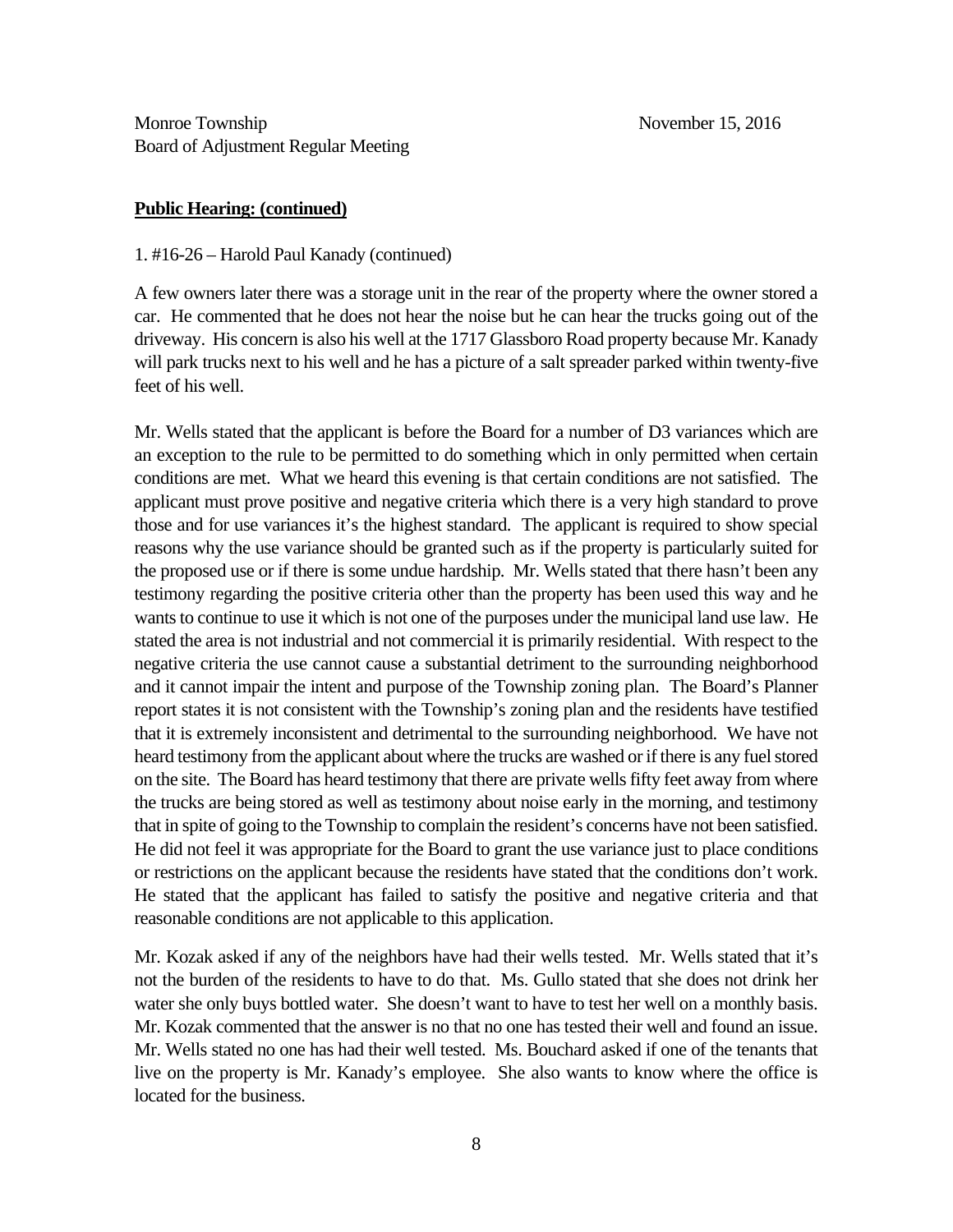## **Public Hearing: (continued)**

1. #16-26 – Harold Paul Kanady (continued)

Motion passed to close the hearing to the public.

Mr. McLaughlin inquired as to the snow plowing business. Mr. Kanady stated that there are snow plow blades stored at the property. He runs the snow plows mostly from his other location. He has a contract with the State of New Jersey to plow and salt Route 322. He does not keep any chemicals on the property. With regard to the salt spreader Mr. Johnson spoke of, it was one Mr. Kanady purchased and never used because he did not like it so he parked it and sold it. The vehicles are not washed on the property; he has receipts from the place where they are washed. He does not have an office on that property, his office is located at 1887 York Avenue.

The Board reviewed several comments contained in the Zoning Officer's letter. With regard to the hours of operation the Zoning Officer's letter states that no trucking activities are permitted between the hours of 8:00 p.m. and 6:00 a.m. Monday through Saturday and not at all on Sunday. She also recommended a full site plan with a parking schedule and stated that the residential use should be separated from the commercial use with a full buffer. She also wanted to see copies of the registrations and insurance documentation for all the vehicles. Mr. McLaughlin asked Mr. Kanady if he has done any soil testing on the site. Mr. Kanady replied that he has not done so lately but the EPA has been out there to test the soil two years ago and everything was approved. They told Mr. Kanady to keep sand on the site in case there was ever a problem with a spill. Ms. Pellegrini commented that the applicant has not provided the positive and negative criteria. She stated that it might be in his best interest to get a professional planner to address those items.

Mr. Marmero agreed that the applicant did not adequately provide the positive and negative criteria although he did provide some testimony such as there are similar uses in the area. Ms. Pellegrini commented that the applicant should provide proof of the other businesses in the area. She also stated she thinks the Zoning Officer is implying that this property is an extension of his other properties and his business and not a vehicle storage yard and the appropriate application and approvals should be given.

Mr. Kozak asked if the applicant wanted to add to their testimony or decide what they are going to do. Mr. Makowski stated that he does use the property for storage of his trucks. Sometimes the trucks are taken from the site for use on a job site. That is what he has been using it for and he wants to continue to use it that way. The area is still a commercial area in spite of the residential uses; it's located on Route 322 where there is a lot of truck traffic. Mr. Kanady stated that South State is located one mile down the road. They do their paving at night so their trucks run up and down that road all night and during the day; and they are noisy, they rattle and make noise when they go down the road. He stated that people have to work and they have different hours they have to be at work.